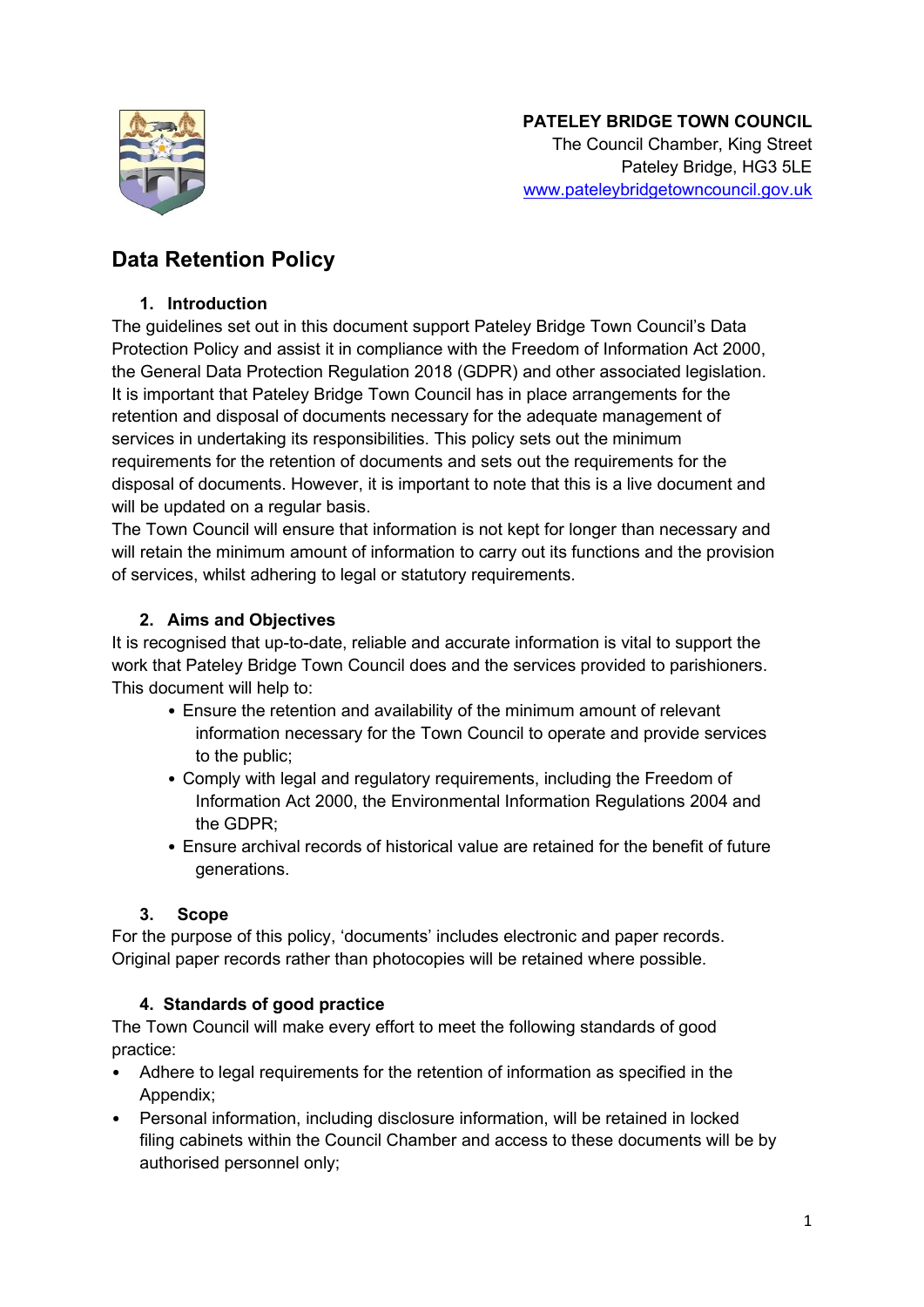- Appropriate measures will be taken to dispose of information that is no longer required and to ensure that confidential and sensitive information is securely destroyed;
- Information about unidentifiable individuals may be held indefinitely for historical, statistical or research purposes;
- Wherever possible only one copy of any personal information will be retained.

### **5**. Breach of Policy and Standards

5.1 Any employee who knowingly or recklessly contravenes any instruction contained in or following from this Policy, may, depending on the circumstances of the case, have disciplinary action, which could include dismissal, taken against them 5.2 Where there is a breach of the policy, the Town Council may need to consider

whether there is also a breach of the GDPR.

#### **6. Roles and Responsibilities**

The Clerk to the Council has responsibility for implementation of the policy under delegation of the Town Council, and for its maintenance and operation including ad-hoc checks to ensure compliance.

#### **7. Retention**

- 7.1 Timeframes for retention of documents have been set using legislative requirements, guidance from NALC and from the Chartered Institute of Personnel and Professional Development (CIPD).
- 7.2 The Appendix shows the minimum requirements for the retention of documents as determined by the Town Council for the management of specific documentation types. The Clerk should exercise judgement as to whether they can be disposed of at the end of those periods.
- 7.3 Throughout retention the conditions regarding safe storage and controlled access will remain in place.

# **8. Disposal**

Documents/data no longer required by the Town Council for administrative purposes will be shredded and disposed of, or deleted entirely and securely from the Council laptop and website.

#### **APPENDIX - Document Retention Timescales**

| <b>Document</b>                                | <b>Retention Period</b> |
|------------------------------------------------|-------------------------|
|                                                |                         |
| <b>Finance</b>                                 |                         |
| Published final accounts                       | Indefinitely            |
| <b>Annual Governance and Accountability</b>    | Indefinitely            |
| Return (AGAR)                                  |                         |
| Records of all accounting transactions held in | At least 6 years        |
| the financial management system At least 6     |                         |
| year                                           |                         |
| Cash Book (records of monies paid out and      | Six years               |
| received)                                      |                         |
| <b>Purchase Order</b>                          | Six years               |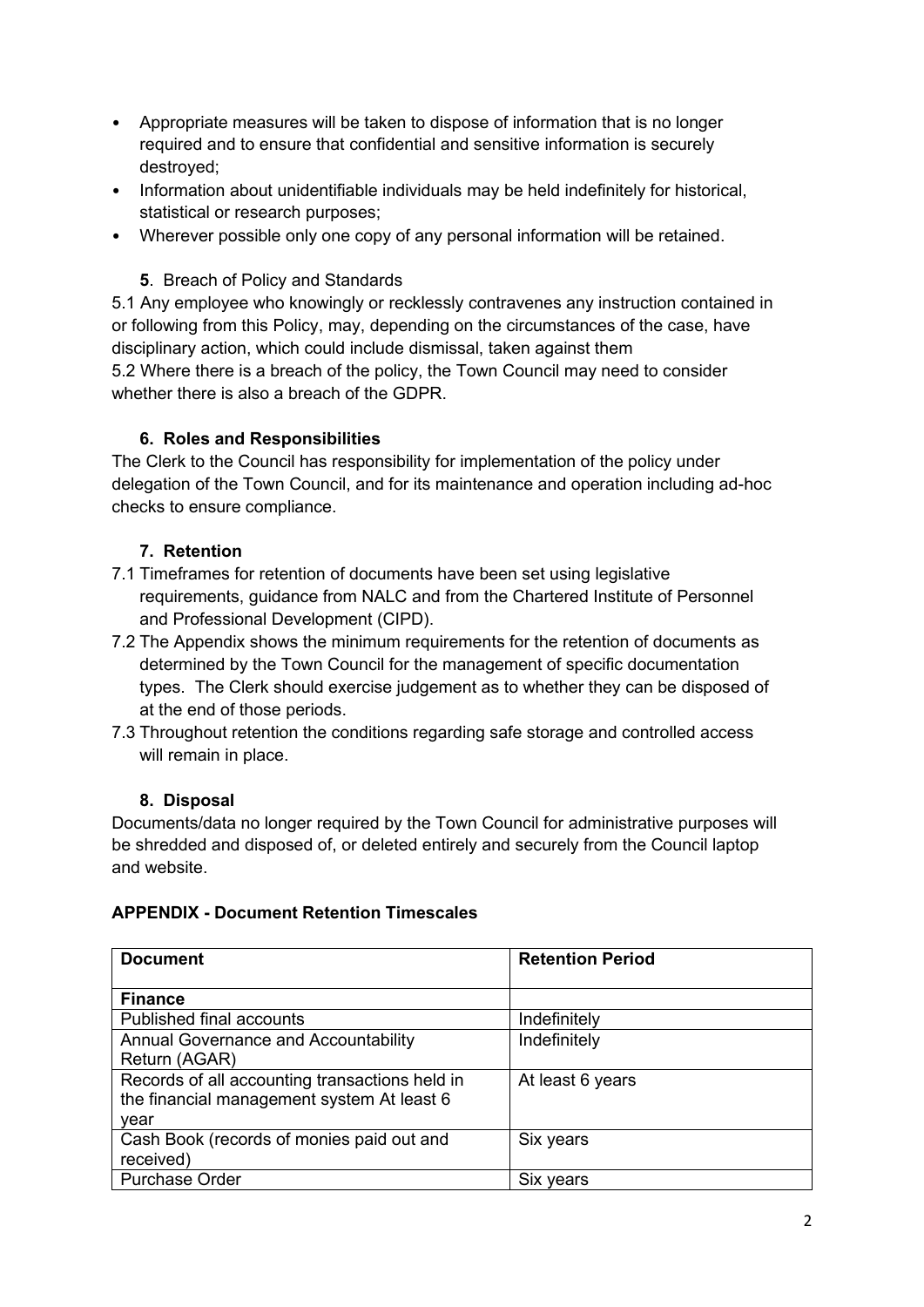| <b>Invoices received</b>                                                | Six years                       |
|-------------------------------------------------------------------------|---------------------------------|
| <b>Payment Vouchers Capital and Revenue</b>                             | Twelve years                    |
| (copy invoices)                                                         |                                 |
| Goods received notes, advice notes and                                  | Three years                     |
| delivery notes                                                          |                                 |
| Petty cash vouchers and reimbursement                                   | Six years                       |
| claims                                                                  |                                 |
| Debtors and rechargeable works records                                  | Six years                       |
| Expenses and travel allowance claims                                    | Six years                       |
| Asset Register for statutory accounting                                 | Ten years                       |
| purposes                                                                |                                 |
| Adopted annual budget                                                   | Six years                       |
| Financial Plan                                                          | Six years                       |
| Budget estimates and working papers                                     | Three years                     |
| Bank statements and instructions to banks                               | Six years                       |
| Paying in books                                                         | Six years                       |
| Cancelled cheques                                                       | Three years                     |
| <b>Bank Reconciliation</b>                                              | Three years                     |
| <b>Grant Funding Applications and Claims</b>                            | Three years                     |
| <b>Precept Forms</b>                                                    | Indefinitely                    |
| <b>Internal Audit Reports</b>                                           | Three years                     |
| Loans and Investment Records; temporary                                 | Ten years (after redemption)    |
| loan receipts                                                           |                                 |
| <b>VAT records</b>                                                      | Ten years                       |
| Final accounts of contracts executed under                              | Twelve Years from completion of |
| hand or seal                                                            | contract                        |
| Insurance contracts and policies                                        | Ten years (or as long as it is  |
|                                                                         | possible for a claim to be made |
|                                                                         | under them)                     |
| <b>Personnel/Employment</b>                                             |                                 |
| Unsuccessful application forms/reference                                | One year                        |
| requests                                                                |                                 |
| Successful applications forms/references                                | Duration of employment + six    |
| received                                                                | years                           |
| Personnel files/training /discipline &                                  | Duration of employment + six    |
| grievance records                                                       | years                           |
| Statutory sick records, pay, calculations,                              | Duration of employment + six    |
| certificates etc                                                        | years                           |
| Holiday/special leave/unpaid leave records                              | Duration of employment + six    |
|                                                                         | years                           |
| Statutory maternity/paternity leave records,                            | Three years after tax year in   |
| calculations, certificates etc                                          | which the maternity period      |
|                                                                         | ended                           |
| Annual Appraisal records                                                | Current year + previous two     |
| Time control records                                                    | Two years                       |
| Disclosure and Barring checks                                           | Six months                      |
|                                                                         |                                 |
| Unproven disciplinary or grievance                                      | Destroy immediately after       |
| investigations<br>Time sheets and overtime claims                       | investigation or appeal         |
|                                                                         | Six years                       |
| Statutory end of year returns to Inland<br>Revenue and Pensions records | Indefinitely                    |
|                                                                         |                                 |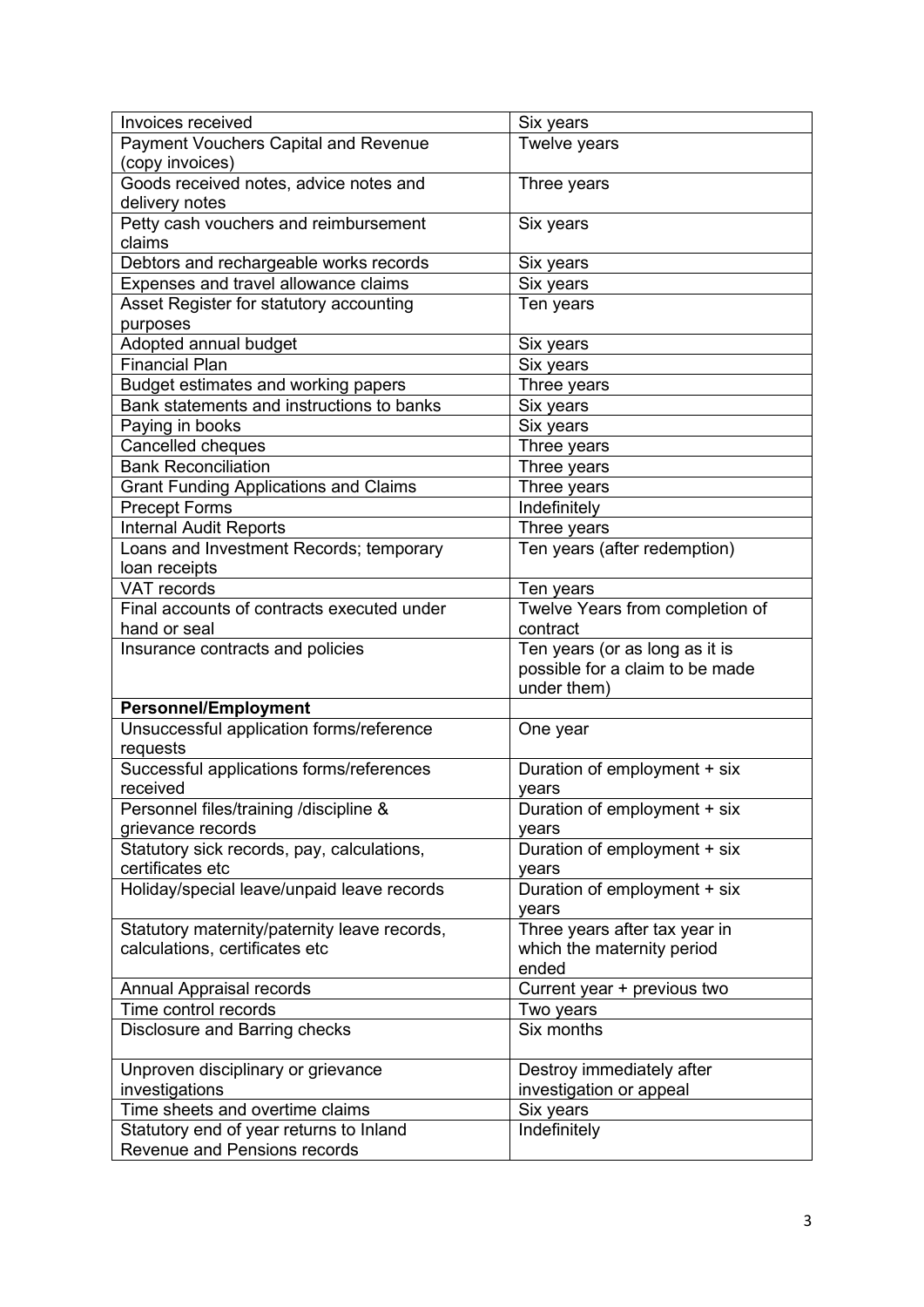| Income Tax and NI records         | Not less than three years after<br>the end of the financial year to<br>which they relate |
|-----------------------------------|------------------------------------------------------------------------------------------|
| Salary records, overtime, bonuses | Six years                                                                                |
| <b>Redundancy Records</b>         | Six years from date of                                                                   |
|                                   | redundancy                                                                               |

| Corporate                                                       |                                                        |
|-----------------------------------------------------------------|--------------------------------------------------------|
| Councillors registers of interests                              | When councillor is no longer a public<br>office holder |
| <b>Councillors Declaration of Acceptance of Office</b><br>forms | When councillor is no longer a public<br>office holder |
| Chairman's Declaration of Acceptance of Office<br>forms         | When the term of office comes to an<br>end             |
| <b>Minutes</b>                                                  | Indefinitely, bound and archived at<br><b>NYCC</b>     |
| <b>Policies and Procedures</b>                                  | Until reviewed and updated                             |
| Asset management records                                        | Indefinitely                                           |
| Internal Audit fraud investigation                              | 7 years from date of final outcome of<br>investigation |
| <b>Risk Assessments</b>                                         | Six years                                              |
| Pre-tender qualification document/expressions of<br>interest    | One year                                               |
| Successful tender documentation                                 | Six years from date of final payment                   |
| Unsuccessful tender documentation                               | Until final payment of contract let is<br>made         |
| Deeds of land and property                                      | Indefinitely                                           |
| Land and property rental agreements                             | Six years after expiry of the<br>Agreement             |
| <b>Property Evaluations</b>                                     | Indefinitely                                           |
| Lease agreements, variation and valuation<br>queries            | 12 years after expiry of the<br>agreement              |

| <b>Health &amp; Safety</b>                                                                                                                                     |                                                                                                                                                                 |
|----------------------------------------------------------------------------------------------------------------------------------------------------------------|-----------------------------------------------------------------------------------------------------------------------------------------------------------------|
| Accident books/records/reports                                                                                                                                 | Three years after the date of the last<br>entry (unless accident involves<br>chemicals or asbestos, then 40<br>years), or if a young person, until age<br>of 21 |
| Medical records containing details of employee<br>exposed to asbestos or as specified by the<br>Control of Substances Hazardous to Health<br>Regulations 1999. | 40 years from the date of last entry                                                                                                                            |
| Medical examination certificates                                                                                                                               | Four years from date of issue                                                                                                                                   |
|                                                                                                                                                                |                                                                                                                                                                 |
| Play Area inspections reports                                                                                                                                  | Six years                                                                                                                                                       |
| All inspection certificates                                                                                                                                    | Six years                                                                                                                                                       |
| Repairs job sheets                                                                                                                                             | 2 years                                                                                                                                                         |
| Periodic machinery inspection tests (PAT,<br>equipment calibration etc)                                                                                        |                                                                                                                                                                 |